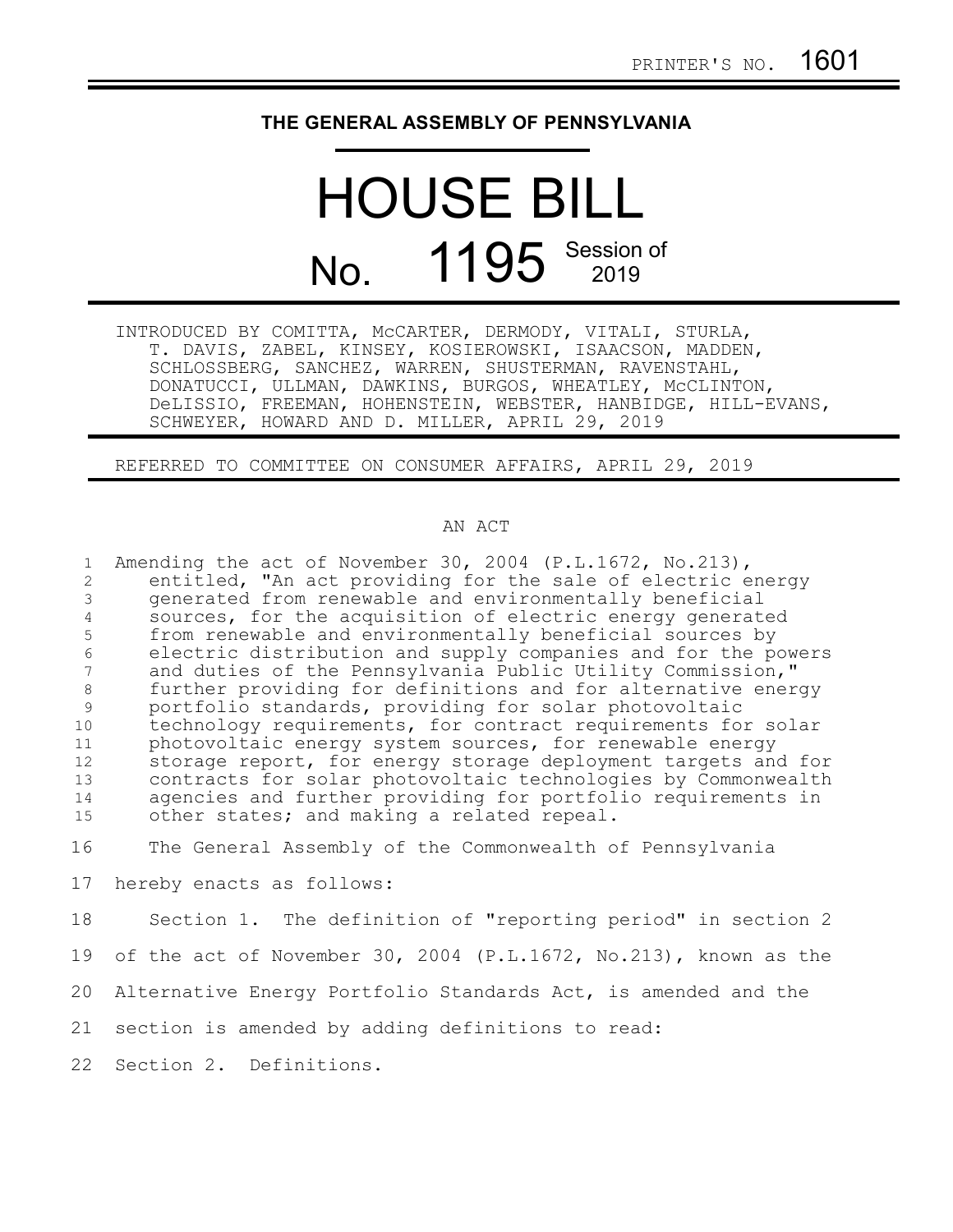The following words and phrases when used in this act shall have the meanings given to them in this section unless the context clearly indicates otherwise: \* \* \* "Deploy" or "deployment." To install a renewable energy storage system through a variety of mechanisms, including utility procurement, customer installation methods or other processes. \* \* \* "Renewable energy storage system." A commercially available technology, including, but not limited to, any electrochemical, thermal and electromechanical technology, that is capable of absorbing and storing electrical energy for a period of time for use at a later time, with all of the following characteristics: (1) The system is co-located behind the meter with a Tier I alternative energy source or behind the point of interconnection of a Tier I alternative energy source. (2) The system is owned or operated by any of the following: (i) A customer-generator. (ii) An electric generation supplier. (iii) An electric distribution company. (iv) A third party that is jointly owned by two or more entities specified under subparagraphs (i), (ii) and (iii). (3) The system is able to demonstrate that the energy the system discharges at all hours in a given reporting year comes from the storage of electrical energy produced by the co-located Tier I alternative energy source. ["Reporting period."] "Reporting period or reporting year." 1 2 3 4 5 6 7 8 9 10 11 12 13 14 15 16 17 18 19 20 21 22 23 24 25 26 27 28 29 30

20190HB1195PN1601 - 2 -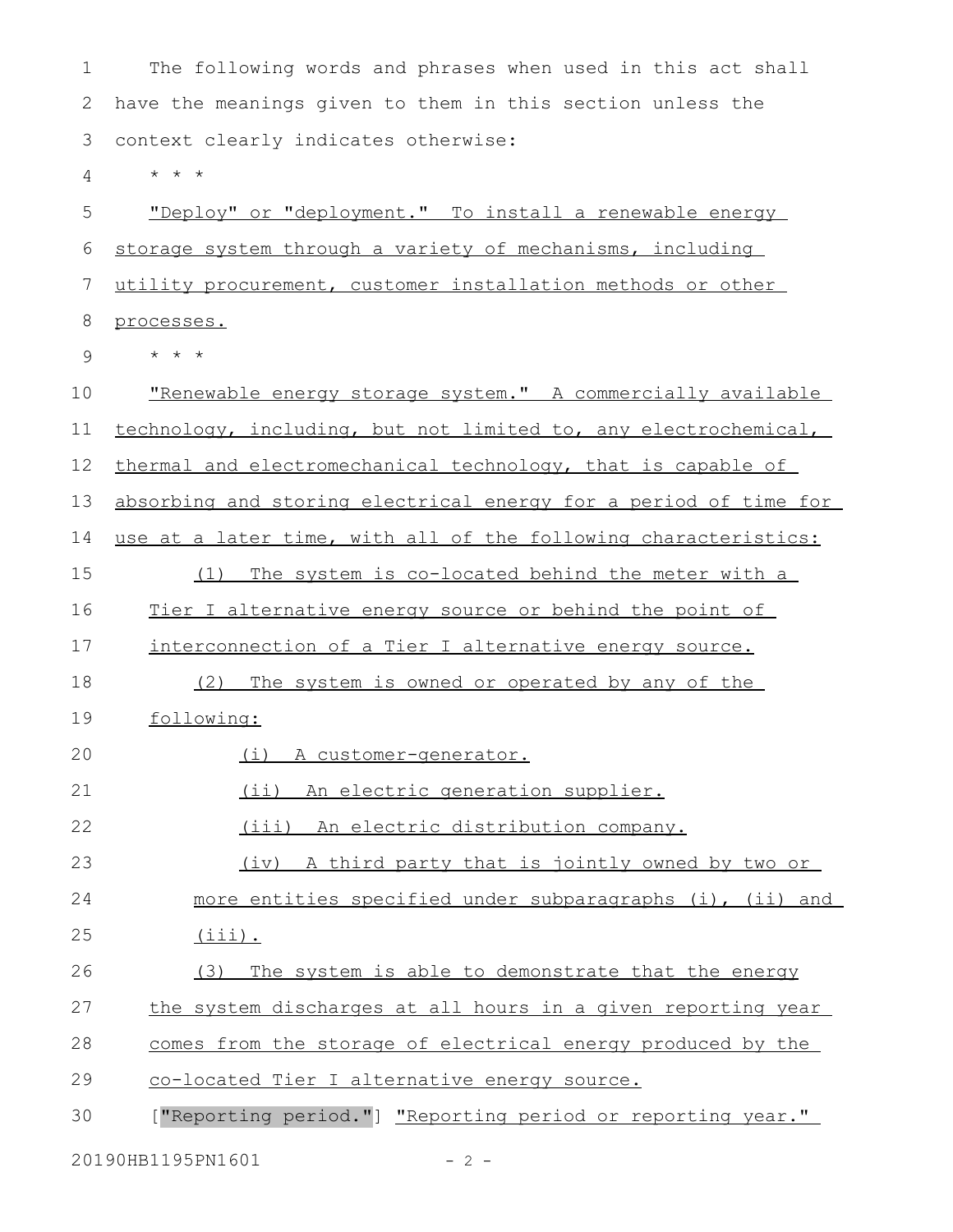The 12-month period from June 1 through May 31. A reporting year shall be numbered according to the calendar year in which it begins and ends. 1 2 3

\* \* \* 4

Section 2. Section  $3(a)(3)$ , (b), (f) and (g)(2) of the act are amended and the section is amended by adding a subsection to read: 5 6 7

Section 3. Alternative energy portfolio standards. 8

(a) General compliance and cost recovery.-- 9

10

11

(3) All costs for:

\* \* \*

(i) the purchase of electricity generated from alternative energy sources, including the costs of the regional transmission organization, in excess of the regional transmission organization real-time locational marginal pricing, or its successor, at the delivery point of the alternative energy source for the electrical production of the alternative energy sources; and 12 13 14 15 16 17 18

(ii) payments for alternative energy credits, in both cases that are voluntarily acquired by an electric distribution company during the cost recovery period on behalf of its customers shall be deferred as a regulatory asset by the electric distribution company and fully recovered, with a return on the unamortized balance, pursuant to an automatic energy adjustment clause under 66 Pa.C.S. § 1307 (relating to sliding scale of rates; adjustments) as a cost of generation supply under 66 Pa.C.S. § 2807 (relating to duties of electric distribution companies) in the first year after the expiration of its cost-recovery period. After the cost-19 20 21 22 23 24 25 26 27 28 29 30

20190HB1195PN1601 - 3 -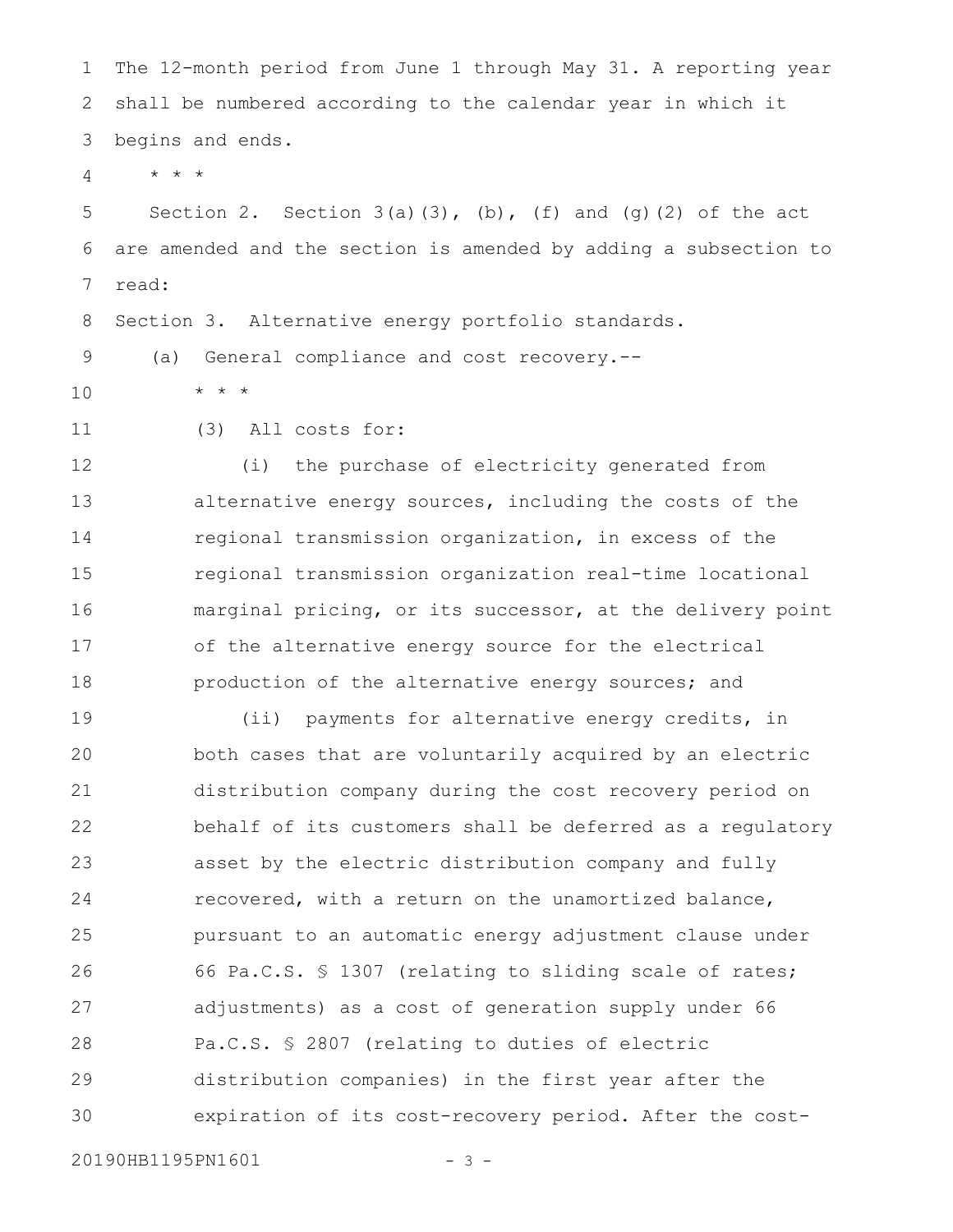recovery period, any direct or indirect costs for the purchase by electric distribution companies of resources to comply with this section, including, but not limited to, the purchase of electricity generated from alternative energy sources, payments for alternative energy credits, cost of credits banked, payments to any third party administrators for performance under this act and costs levied by a regional transmission organization to ensure that alternative energy sources are reliable, shall be recovered on a full and current basis pursuant to an automatic energy adjustment clause under 66 Pa.C.S. § 1307 as a cost of generation supply under 66 Pa.C.S. § 2807. 1 2 3 4 5 6 7 8 9 10 11 12 13

(b) Tier I and solar photovoltaic shares through the 15th reporting year.-- 14 15

(1) Two years after the effective date of this act, at least 1.5% of the electric energy sold by an electric distribution company or electric generation supplier to retail electric customers in this Commonwealth shall be generated from Tier I alternative energy sources. Except as provided in this section, the minimum percentage of electric energy required to be sold to retail electric customers from alternative energy sources shall increase to 2% three years after the effective date of this act. The minimum percentage of electric energy required to be sold to retail electric customers from alternative energy sources shall increase by at least 0.5% each year so that at least 8% of the electric energy sold by an electric distribution company or electric generation supplier to retail electric customers in that certificated territory in the 15th reporting year after the 16 17 18 19 20 21 22 23 24 25 26 27 28 29 30

20190HB1195PN1601 - 4 -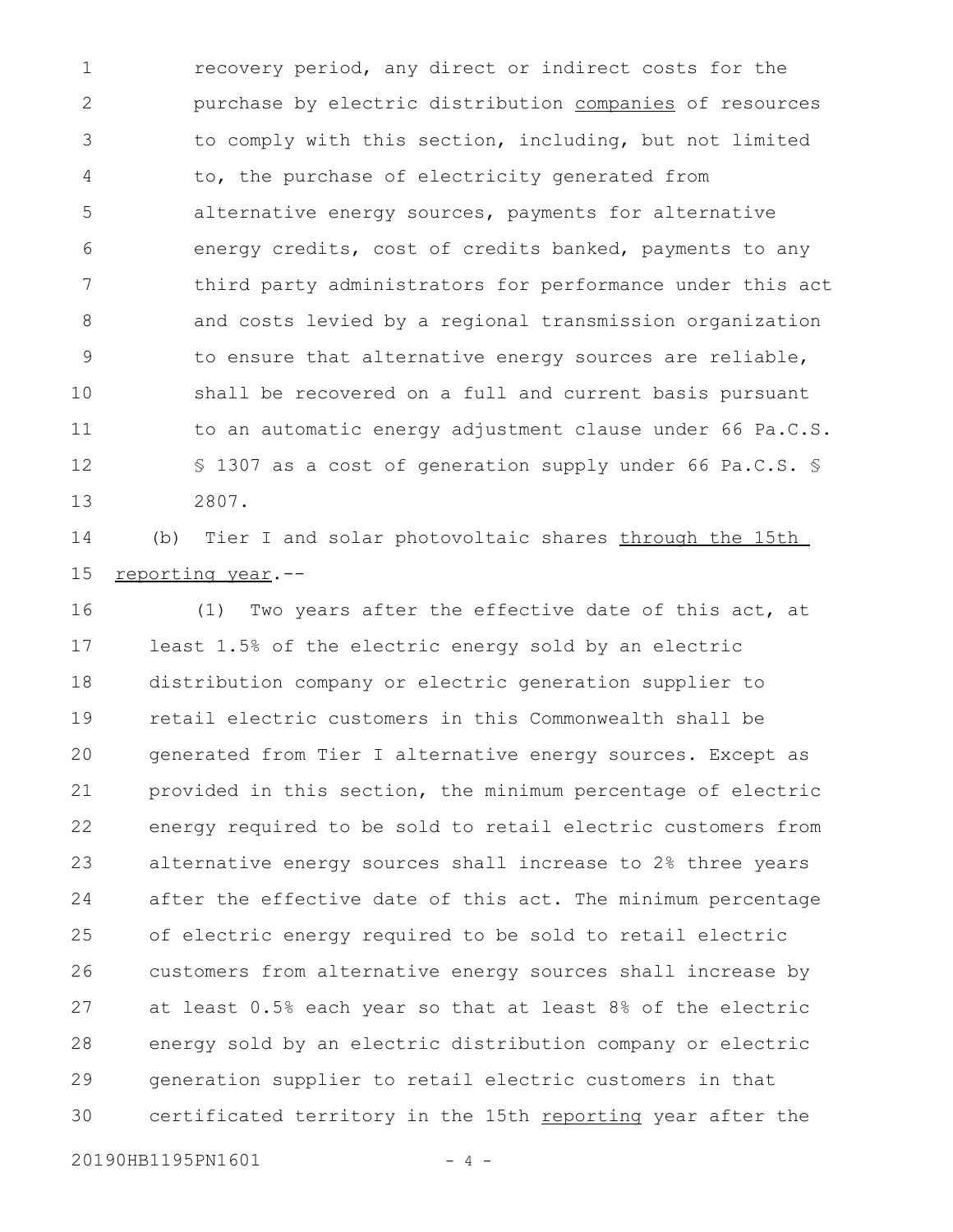effective date of this subsection is sold from Tier I alternative energy resources. 1 2

(2) [The] Through the 15th reporting year ending May 31, 2021, the total percentage of the electric energy sold by an electric distribution company or electric generation supplier to retail electric customers in this Commonwealth that must be sold from solar photovoltaic technologies is: (i) 0.0013% for June 1, 2006, through May 31, 2007. (ii) 0.0030% for June 1, 2007, through May 31, 2008. (iii) 0.0063% for June 1, 2008, through May 31, 2009. (iv) 0.0120% for June 1, 2009, through May 31, 2010. (v) 0.0203% for June 1, 2010, through May 31, 2011. (vi) 0.0325% for June 1, 2011, through May 31, 2012. (vii) 0.0510% for June 1, 2012, through May 31, 2013. (viii) 0.0840% for June 1, 2013, through May 31, 2014. (ix) 0.1440% for June 1, 2014, through May 31, 2015. (x) 0.2500% for June 1, 2015, through May 31, 2016. (xi) 0.2933% for June 1, 2016, through May 31, 2017. (xii) 0.3400% for June 1, 2017, through May 31, 2018. (xiii) 0.3900% for June 1, 2018, through May 31, 2019. (xiv) 0.4433% for June 1, 2019, through May 31, 2020. (xv) 0.5000% for June 1, 2020, [and thereafter.] through May 31, 2021. (3) Upon commencement of the beginning of the 6th 20190HB1195PN1601 - 5 -3 4 5 6 7 8 9 10 11 12 13 14 15 16 17 18 19 20 21 22 23 24 25 26 27 28 29 30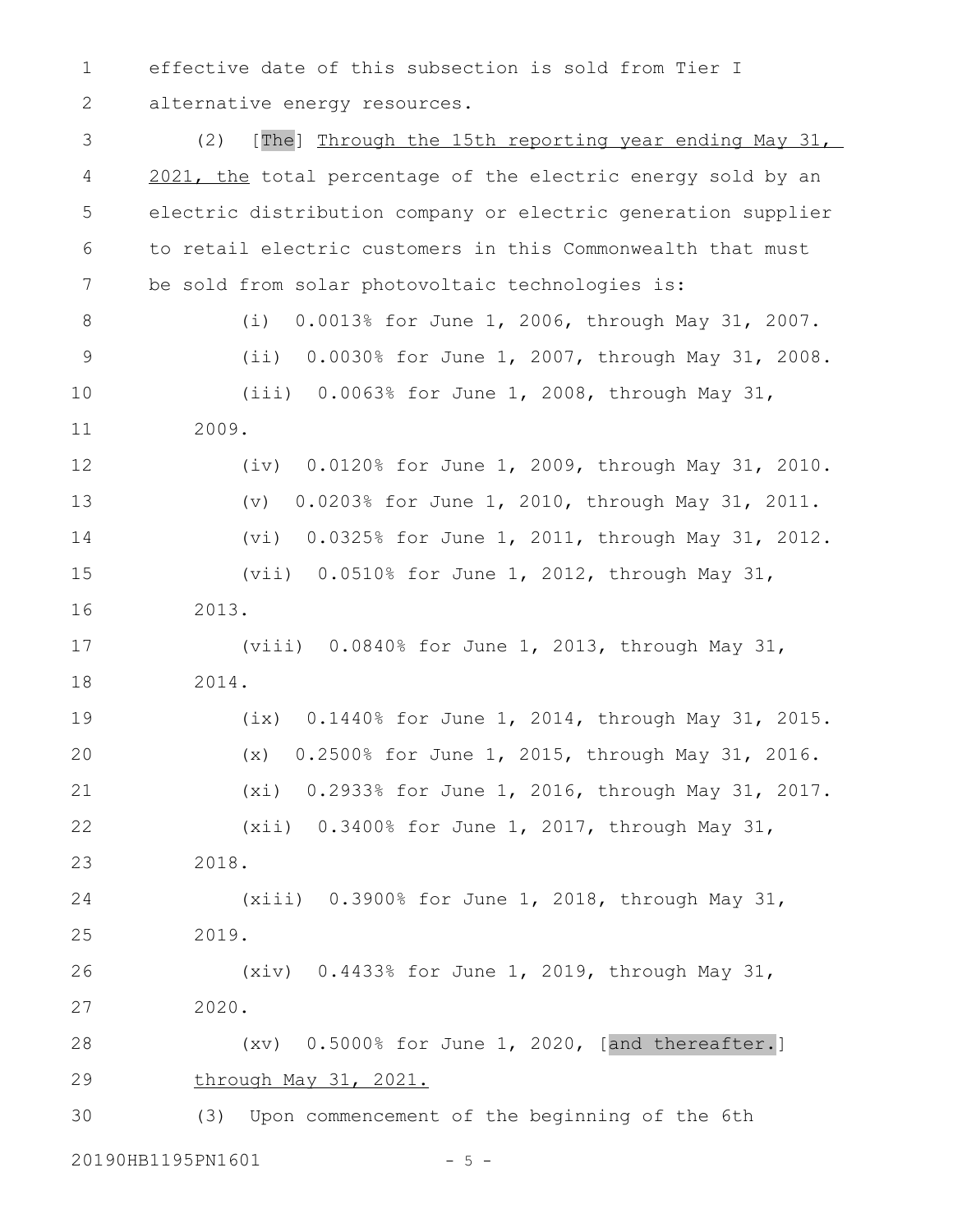reporting year, the commission shall undertake a review of the compliance by electric distribution companies and electric generation suppliers with the requirements of this act. The review shall also include the status of alternative energy technologies within this Commonwealth and the capacity to add additional alternative energy resources. [The commission shall use the results of this review to recommend to the General Assembly additional compliance goals beyond year 15.] The commission shall work with the department in evaluating the future alternative energy resource potential. (b.1) Tier I and solar photovoltaic shares beginning in the 16th reporting year.-- (1) Each electric distribution company and electric generation supplier shall purchase, at a minimum, an amount of Tier I alternative energy credits equal to the percentage of electric energy required to be sold by an electric distribution company or electric generation supplier to retail electric customers from Tier I alternative energy sources for that reporting year and as provided under this subsection. Beginning in the 16th reporting year commencing on June 1, 2021, the minimum percentage of electric energy required to be sold by an electric distribution company or electric generation supplier to retail electric customers in this Commonwealth from Tier I alternative energy sources for each reporting year is: (i) 10.444% for June 1, 2021, through May 31, 2022. (ii) 12.888% for June 1, 2022, through May 31, 2023. (iii) 15.332% for June 1, 2023, through May 31, 2024. (iv) 17.776% for June 1, 2024, through May 31, 2025. 1 2 3 4 5 6 7 8 9 10 11 12 13 14 15 16 17 18 19 20 21 22 23 24 25 26 27 28 29 30

20190HB1195PN1601 - 6 -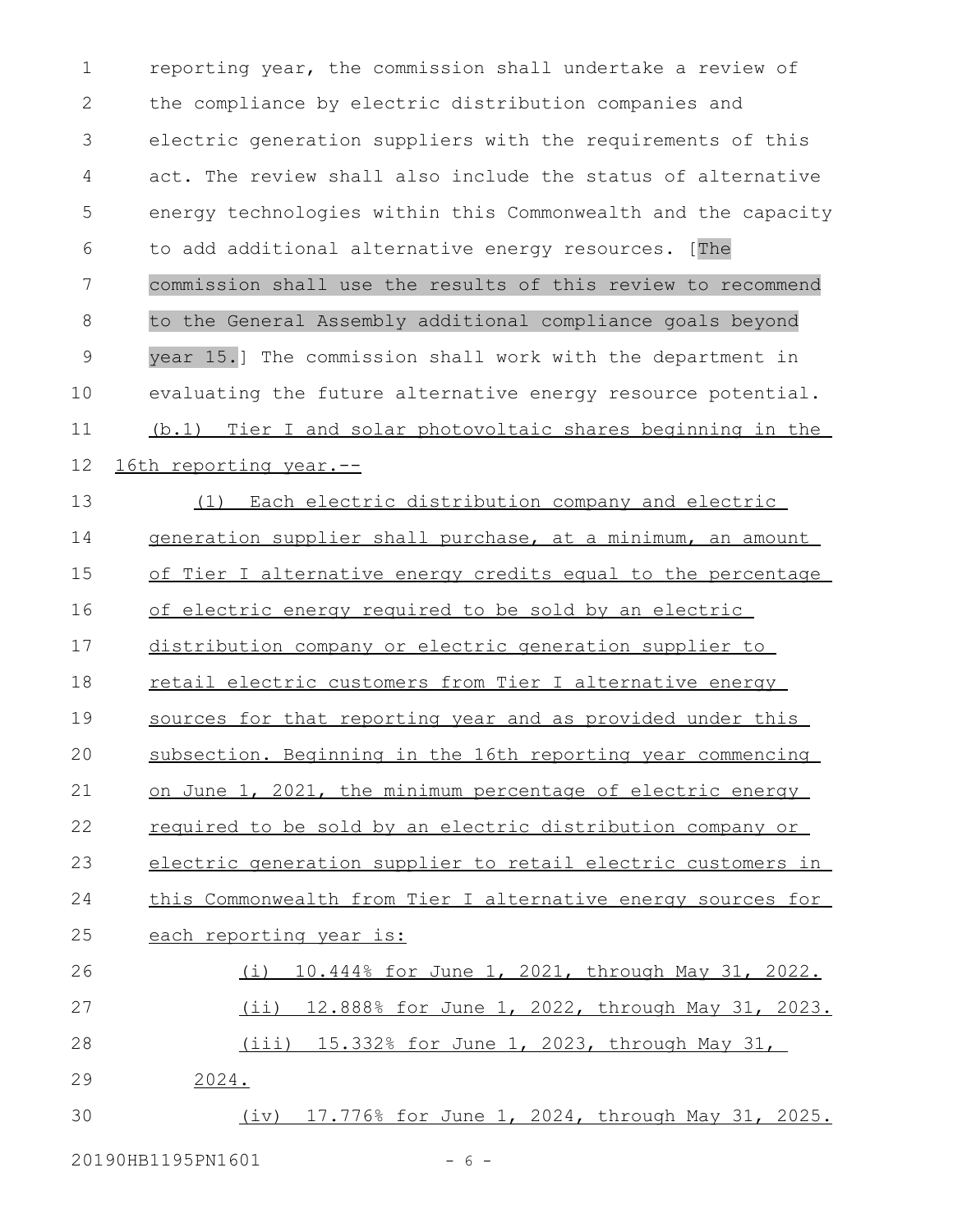| $\mathbf 1$   | 20.220% for June 1, 2025, through May 31, 2026.<br>(v)    |
|---------------|-----------------------------------------------------------|
| $\mathbf{2}$  | 22.664% for June 1, 2026, through May 31, 2027.<br>(vi)   |
| 3             | $(vii)$ 25.108% for June 1, 2027, through May 31,         |
| 4             | 2028.                                                     |
| 5             | (viii) 27.552% for June 1, 2028, through May 31,          |
| 6             | 2029.                                                     |
| 7             | (ix) 30% for June 1, 2029, through May 31, 2030, and      |
| 8             | thereafter.                                               |
| $\mathcal{G}$ | (2) (i) Beginning in the 16th reporting year commencing   |
| 10            | on June 1, 2021, the minimum percentage of the electric   |
| 11            | energy sold by an electric distribution company or        |
| 12            | electric generation supplier to retail electric customers |
| 13            | in this Commonwealth that must be sold from solar         |
| 14            | photovoltaic technologies that are owned and operated by  |
| 15            | <u>customer-generators is:</u>                            |
| 16            | 0.65% for June 1, 2021, through May 31,<br>(A)            |
| 17            | 2022.                                                     |
| 18            | 0.82% for June 1, 2022, through May 31,<br>(B)            |
| 19            | 2023.                                                     |
| 20            | <u>(C) 0.98% for June 1, 2023, through May 31,</u>        |
| 21            | 2024.                                                     |
| 22            | (D) 1.13% for June 1, 2024, through May 31,               |
| 23            | 2025.                                                     |
| 24            | 1.30% for June 1, 2025, through May 31,<br>(E)            |
| 25            | 2026.                                                     |
| 26            | (F) 1.5% for June 1, 2026, through May 31, 2027.          |
| 27            | (G) 1.78% for June 1, 2027, through May 31,               |
| 28            | 2028.                                                     |
| 29            | (H) 2.11% for June 1, 2028, through May 31,               |
| 30            | 2029.                                                     |

20190HB1195PN1601 - 7 -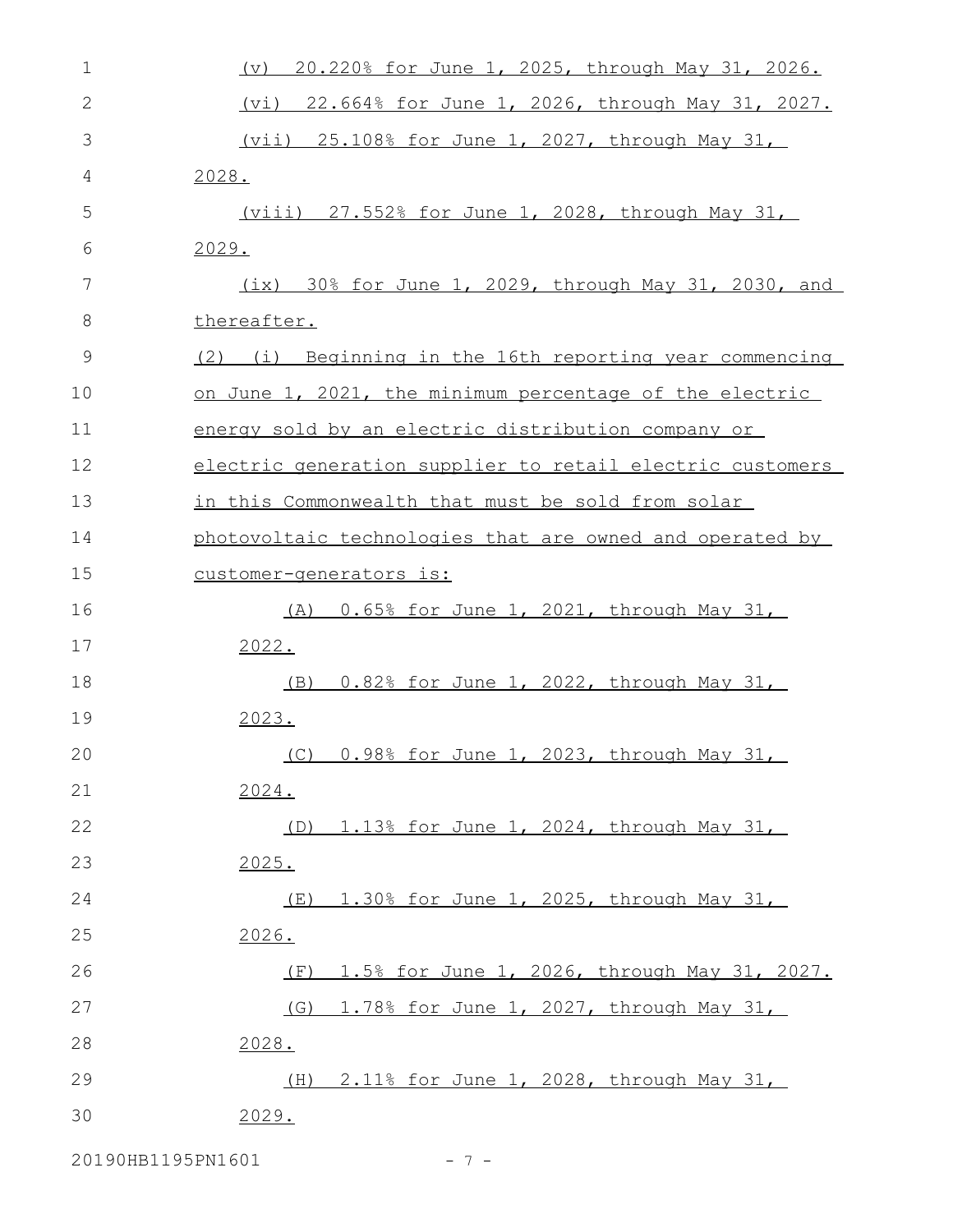| $\mathbf 1$  | (I) 2.5% for June 1, 2029, through May 31, 2030,              |
|--------------|---------------------------------------------------------------|
| $\mathbf{2}$ | and thereafter.                                               |
| 3            | (ii) For purposes of the requirements under                   |
| 4            | subparagraph (i), solar photovoltaic technologies that        |
| 5            | are owned and operated by customer-generators shall           |
| 6            | include any of the following:                                 |
| 7            | (A) Solar photovoltaic technologies that were                 |
| 8            | certified before or on May 31, 2021, under subsection         |
| 9            | (b) (2) and qualify to generate solar alternative             |
| 10           | energy credits in accordance with section 3.1.                |
| 11           | Solar photovoltaic technologies that qualify<br>(B)           |
| 12           | as customer-generators certified under subsection (b)         |
| 13           | $(2)$ .                                                       |
| 14           | Beginning in the 16th reporting year commencing on<br>(3)     |
| 15           | June 1, 2021, and each reporting year thereafter, a solar     |
| 16           | photovoltaic system that is certified before or on May 31,    |
| 17           | 2021, provided the system meets the requirements under        |
| 18           | section 3.1, shall be included in the percentage of the       |
| 19           | required solar photovoltaic energy systems owned and operated |
| 20           | by customer-generators under paragraph (2).                   |
| 21           | (4) A solar photovoltaic energy system owned and              |
| 22           | operated by a customer-generator in accordance with paragraph |
| 23           | (2) shall remain eligible to receive solar alternative energy |
| 24           | credits for no more than 15 years beginning on June 1, 2021,  |
| 25           | or 15 years beginning on the date of the solar photovoltaic   |
| 26           | energy system's certification if the certification occurs     |
| 27           | after June 1, 2021. Upon expiration of the 15-year period     |
| 28           | specified under this paragraph, the solar photovoltaic energy |
| 29           | system shall be eligible for alternative energy credits       |
| 30           | provided for Tier I alternative energy sources under          |
|              |                                                               |

20190HB1195PN1601 - 8 -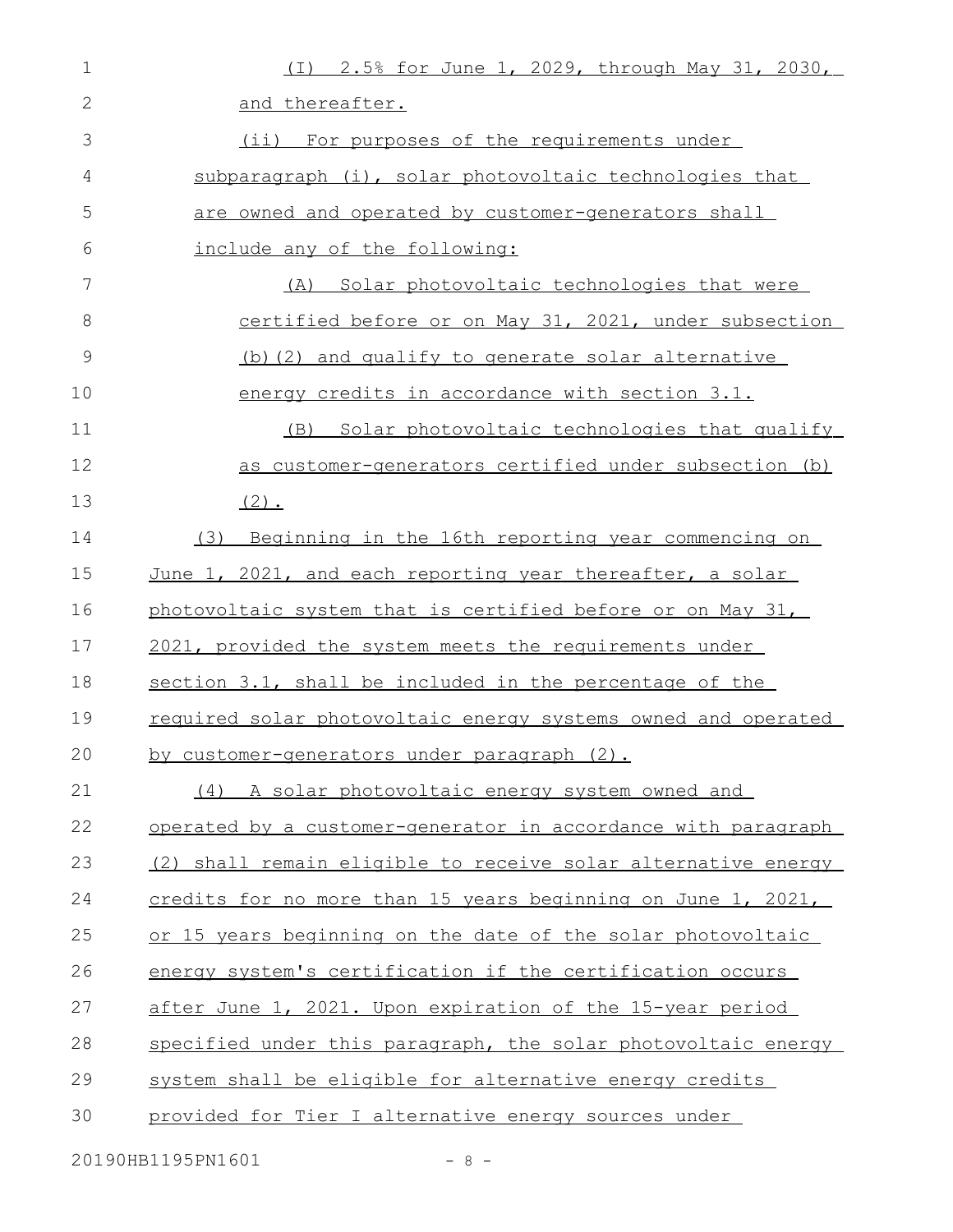1 **paragraph** (1).

| $\mathbf{2}$ | Beginning in the 16th reporting year commencing on<br>(5)          |
|--------------|--------------------------------------------------------------------|
| 3            | June 1, 2021, the minimum percentage of the electric energy        |
| 4            | sold by an electric distribution company or electric               |
| 5            | generation supplier to retail electric customers in this           |
| 6            | Commonwealth that must be sold from solar photovoltaic             |
| 7            | technologies from non-customer-generators is:                      |
| 8            | (i) 0.94% for June 1, 2021, through May 31, 2022.                  |
| 9            | (ii) 1.88% for June 1, 2022, through May 31, 2023.                 |
| 10           | (iii) 2.81% for June 1, 2023, through May 31, 2024.                |
| 11           | 3.75% for June 1, 2024, through May 31, 2025.<br>(iv)              |
| 12           | 4.50% for June 1, 2025, through May 31, 2026.<br>$(\triangledown)$ |
| 13           | <u>(vi) 5.25% for June 1, 2026, through May 31, 2027.</u>          |
| 14           | 6.00% for June 1, 2027, through May 31, 2028.<br>(vii)             |
| 15           | (viii) 6.75% for June 1, 2028, through May 31, 2029.               |
| 16           | (ix) 7.5% for June 1, 2029, through May 31, 2030,                  |
| 17           | and thereafter.                                                    |
| 18           | No later than one year after the effective date of<br>(6)          |
| 19           | this subsection, the commission shall establish regulations        |
| 20           | to ensure diversification across all customer-generators           |
| 21           | under paragraph (2), including, but not limited to, solar          |
| 22           | photovoltaic systems that are interconnected at residential        |
| 23           | or commercial locations or customer-generators whose systems       |
| 24           | are for virtual meter aggregation.                                 |
| 25           | This subsection shall not apply to the certification<br>(7)        |
| 26           | of a solar photovoltaic energy system with a contract for the      |
| 27           | sale and purchase of alternative energy credits derived from       |
| 28           | solar photovoltaic energy sources entered into before or on        |
| 29           | May 31, 2021, provided that the system meets the requirements      |
| 30           | under section 3.1.                                                 |
|              |                                                                    |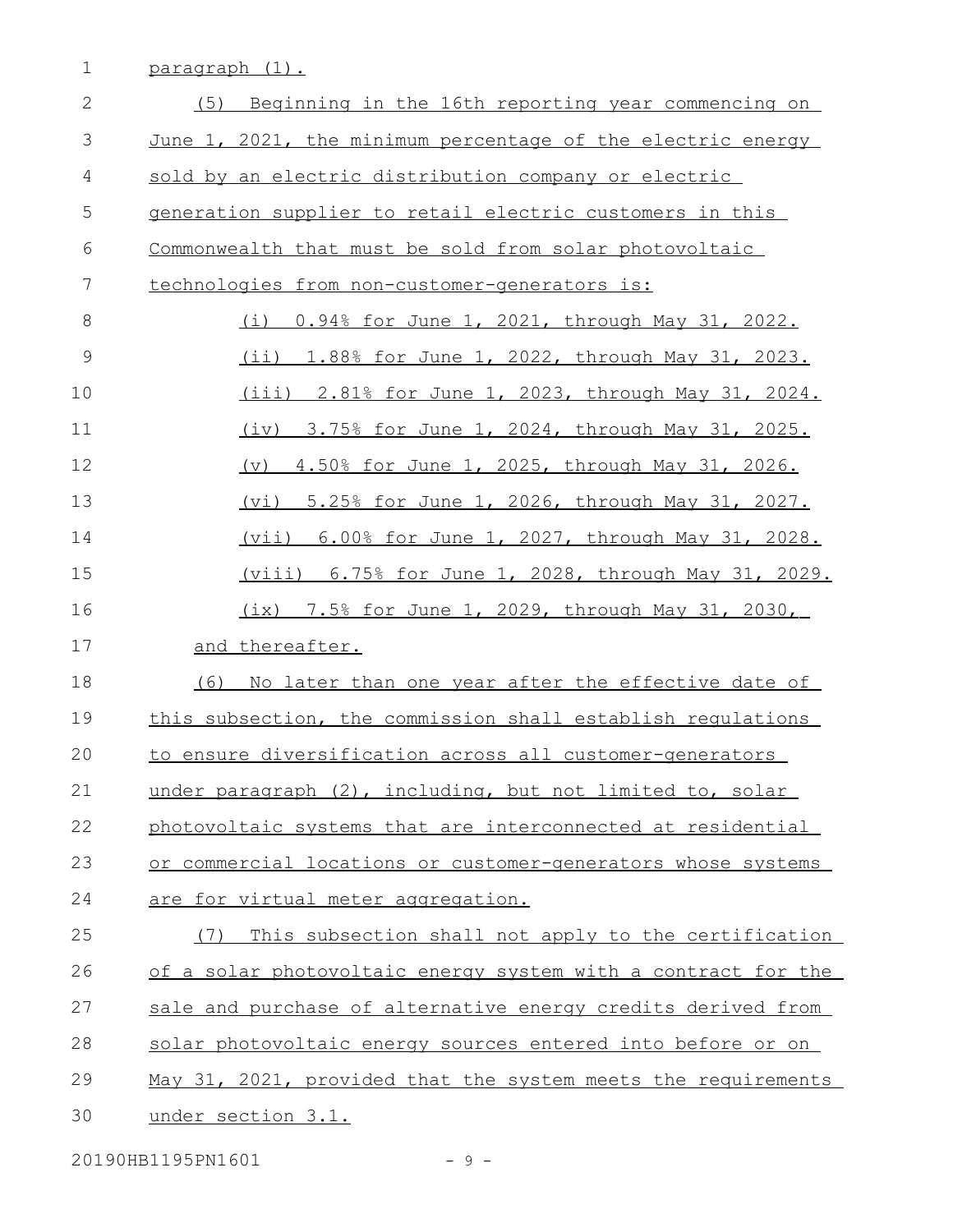(8) This subsection shall apply to a contract for the sale and purchase of alternative energy credits derived from solar photovoltaic energy sources entered into or renewed for reporting years commencing after May 31, 2021. 1 2 3 4

\* \* \* 5

(f) Alternative compliance payment.-- 6

(1) At the end of each program reporting year, the program administrator shall provide a report to the commission and to each covered electric distribution company showing their status level of alternative energy acquisition. 7 8 9 10

(2) The commission shall conduct a review of each determination made under subsections (b),  $(b.1)$  and (c). If, after notice and hearing, the commission determines that an electric distribution company or electric generation supplier has failed to comply with subsections  $(b)$ ,  $(b.1)$  and  $(c)$ , the commission shall impose an alternative compliance payment on that electric distribution company or electric generation supplier. 11 12 13 14 15 16 17 18

(3) [The] Through May 31, 2021, the alternative compliance payment, with the exception of the solar photovoltaic share compliance requirement set forth in subsection (b)(2), shall be \$45 times the number of additional alternative energy credits needed in order to comply with subsection (b) or (c). 19 20 21 22 23 24

(4) [The] Through May 31, 2021, the alternative compliance payment for the solar photovoltaic share required under subsection (b)(2) shall be 200% of the average market value of solar renewable energy credits sold during the reporting period within the service region of the regional transmission organization, including, where applicable, the 25 26 27 28 29 30

20190HB1195PN1601 - 10 -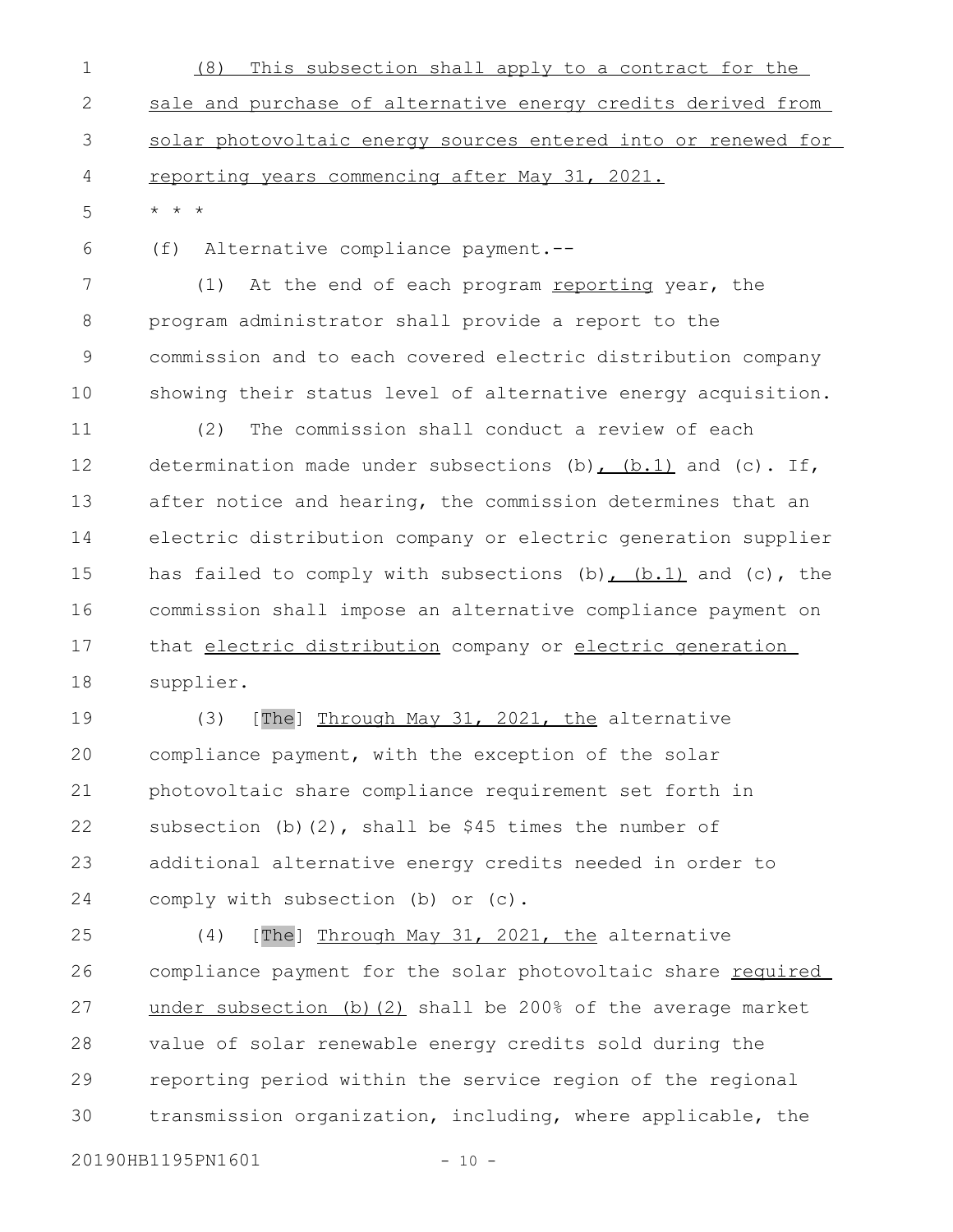levelized up-front rebates received by sellers of solar [renewable] alternative energy credits in other jurisdictions in the PJM Interconnection, L.L.C. transmission organization (PJM) or its successor. 1 2 3 4

 (4.1) Beginning June 1, 2021, the alternative compliance payment, with the exception of the customer-generator solar photovoltaic share compliance requirement specified under subsection (b.1)(2), shall be \$45 multiplied by the number of additional alternative energy credits needed in order to comply with subsection (b.1) or (c). (4.2) Beginning June 1, 2021, the alternative compliance payment for the customer-generator solar photovoltaic share 5 6 7 8 9 10 11 12

compliance requirement specified under subsection (b.1)(2) 13

shall be as follows: 14

(i) An amount equal to the product of \$125 multiplied by the number of additional alternative energy credits required to comply with subsection (b.1)(2) from June 1, 2021, through May 31, 2026. (ii) An amount equal to the product of \$100 15 16 17 18 19

multiplied by the number of additional alternative energy credits required to comply with subsection (b.1)(2) from June 1, 2026, through May 31, 2030. 20 21 22

- (iii) Beginning with the reporting year commencing 23
- on June 1, 2030, and each reporting year thereafter, the 24
- alternative compliance payment required for solar 25
- photovoltaic energy systems under subsection (b.1)(2) 26
- shall decrease by \$5 from the previous reporting year 27
- until the alternative compliance payment is 28
- \$45. 29

(5) The commission shall establish a process to provide 20190HB1195PN1601 - 11 -30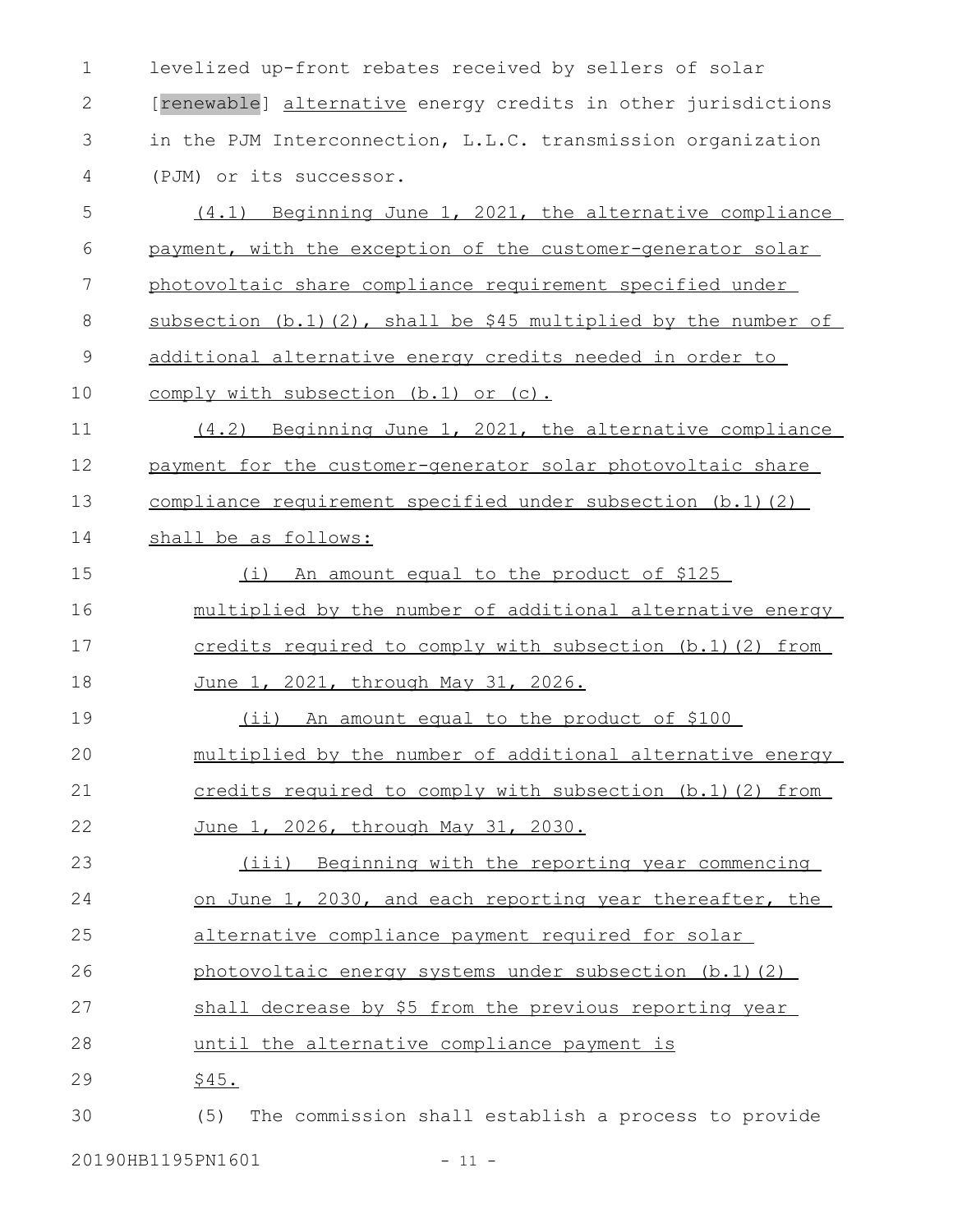for, at least annually, a review of the alternative energy market within this Commonwealth and the service territories of the regional transmission organizations that manage the transmission system in any part of this Commonwealth. The commission will use the results of this study to identify any needed changes to the cost associated with the alternative compliance payment program. If the commission finds that the costs associated with the alternative compliance payment program must be changed, the commission shall present these findings to the General Assembly for legislative enactment. (g) Transfer [to sustainable development funds] of alternative compliance payments.-- \* \* \* (2) The alternative compliance payments shall be utilized solely for [projects] any of the following: (i) Projects that will increase the amount of electric energy generated from alternative energy resources for purposes of compliance with subsections  $(b)$ ,  $(b.1)$  and  $(c)$ . (ii) Workforce development programs to train workers in renewable energy industries. \* \* \* Section 3. The act is amended by adding sections to read: Section 3.1. Solar photovoltaic technology requirements. (a) System requirements.--Notwithstanding section 4, in order to qualify as an alternative energy source eligible to meet the solar photovoltaic share of the compliance requirements under section 3, a solar photovoltaic system must do one of the following: (1) Directly deliver the electricity that the solar 1 2 3 4 5 6 7 8 9 10 11 12 13 14 15 16 17 18 19 20 21 22 23 24 25 26 27 28 29 30

20190HB1195PN1601 - 12 -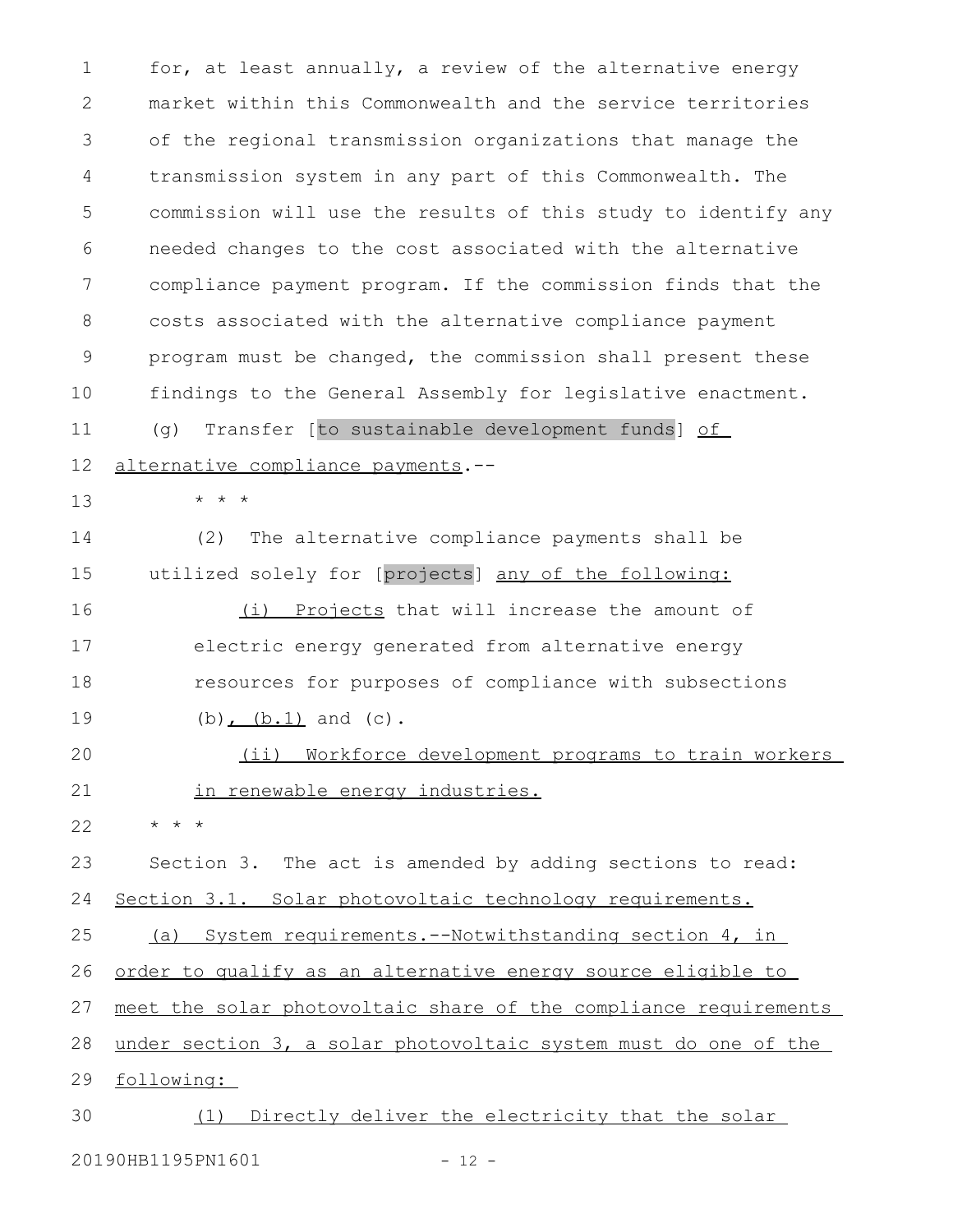| $\mathbf 1$   | photovoltaic system generates to a retail customer of an    |
|---------------|-------------------------------------------------------------|
| $\mathbf{2}$  | electric distribution company or to the distribution system |
| 3             | operated by an electric distribution company operating in   |
| 4             | this Commonwealth and currently obligated to meet the       |
| 5             | compliance requirements specified under section 3.          |
| 6             | Directly connect to the electric system of an<br>(2)        |
| 7             | electric cooperative or municipal electric system operating |
| $8\,$         | in this Commonwealth.                                       |
| $\mathcal{G}$ | Directly connect to the electric transmission system<br>(3) |
| 10            | at a location within the service territory of an electric   |
| 11            | distribution company operating in this Commonwealth.        |
| 12            | (b) Construction.--                                         |
| 13            | Nothing under this section or section 4 shall be<br>(1)     |
| 14            | construed to affect any of the following:                   |
| 15            | (i) A certification originating in this Commonwealth        |
| 16            | and granted before the effective date of this section of    |
| 17            | a solar photovoltaic energy generator as a qualifying       |
| 18            | alternative energy source eligible to meet the solar        |
| 19            | photovoltaic share of this Commonwealth's alternative       |
| 20            | energy portfolio compliance requirements under section 3.   |
| 21            | (ii) A certification of a solar photovoltaic system         |
| 22            | with a binding written contract for the sale and purchase   |
| 23            | of alternative energy credits derived from solar            |
| 24            | photovoltaic energy sources entered into before October     |
| 25            | 30, 2017.                                                   |
| 26            | This section shall apply to contracts entered into<br>(2)   |
| 27            | or renewed on or after October 30, 2017.                    |
| 28            | Section 3.2. Contract requirements for solar photovoltaic   |
| 29            | energy system sources.                                      |
| 30            | Low-cost procurement for non-customer-generators.--<br>(a)  |
|               |                                                             |

20190HB1195PN1601 - 13 -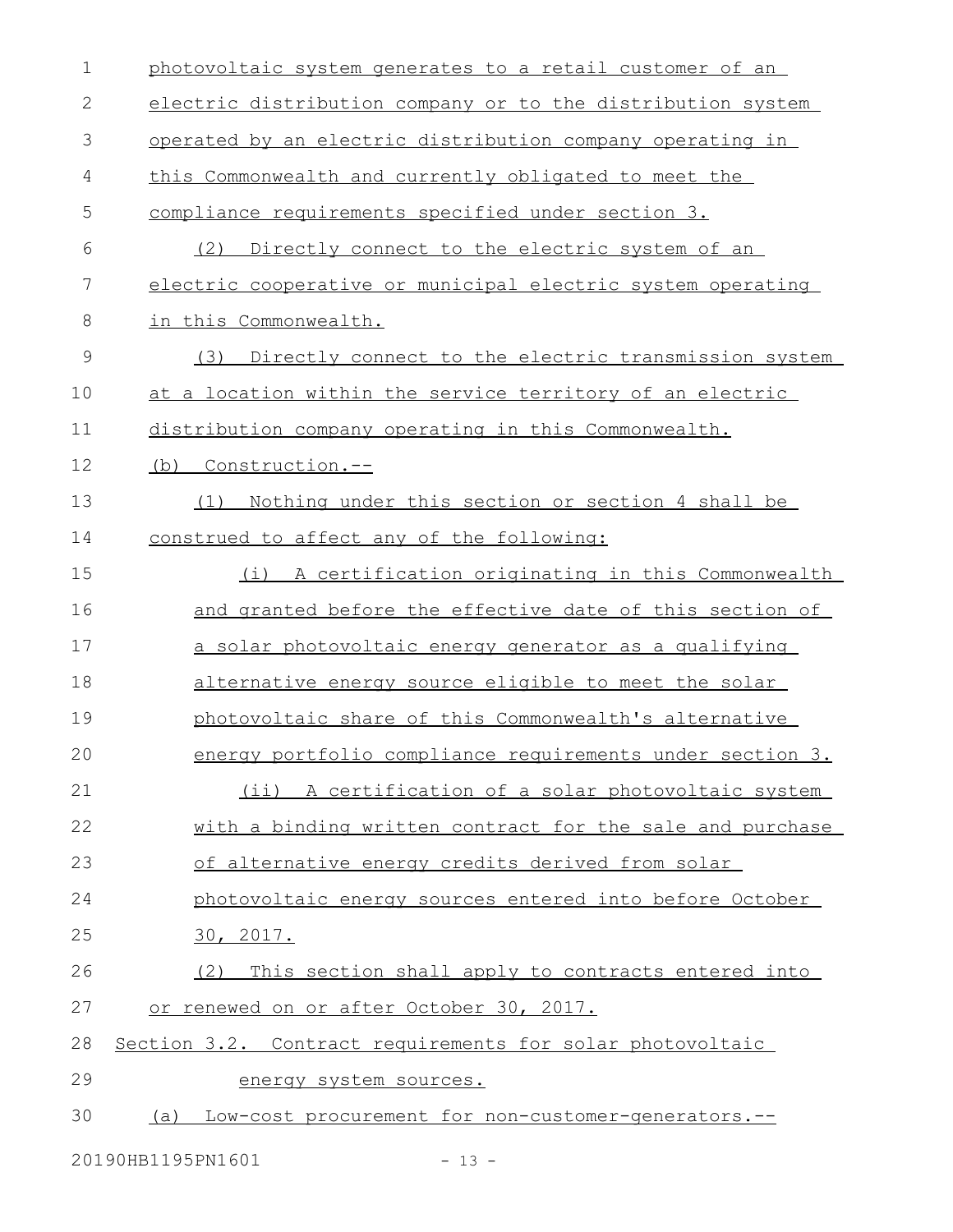| $\mathbf 1$ | To assure the lowest-cost procurement, two-thirds of<br>(1)     |
|-------------|-----------------------------------------------------------------|
| 2           | the annual total percentage requirement from solar              |
| 3           | photovoltaic sources as specified under section 3(b.1)(5)       |
| 4           | shall be procured through contracts of no less than 12 years    |
| 5           | and no more than 20 years for both energy and alternative       |
| 6           | energy credits required under this subsection.                  |
| 7           | (2) An electric distribution company with more than one         |
| 8           | million annual megawatt hours of retail load shall:             |
| 9           | (i)<br>procure energy and alternative energy credits            |
| 10          | based on the total electric energy sold to all customers        |
| 11          | in the electric distribution company's service territory,       |
| 12          | without regard to whether the supplier of the retail            |
| 13          | sales is the electric distribution company or an electric       |
| 14          | generation supplier;                                            |
| 15          | (ii) issue annual requests for proposals for                    |
| 16          | competitive long-term procurement of solar energy and           |
| 17          | alternative energy credits and enter into contracts in          |
| 18          | compliance with this subsection in accordance with              |
| 19          | requlations established by the commission; and                  |
| 20          | (iii) be entitled to a presumption of prudency and              |
| 21          | full cost recovery in distribution rates of payments for        |
| 22          | <u>competitive procurements made under this subsection at a</u> |
| 23          | levelized price over the term of the contract of less           |
| 24          | than one-half of the applicable alternative compliance          |
| 25          | payment.                                                        |
| 26          | (3) For purposes of any true-up required under this             |
| 27          | subsection, the following apply:                                |
| 28          | (i) If contracts executed to meet the requirements              |
| 29          | of this section fail to deliver the quantities required         |
| 30          | in any given year, the electric distribution company            |
|             |                                                                 |

20190HB1195PN1601 - 14 -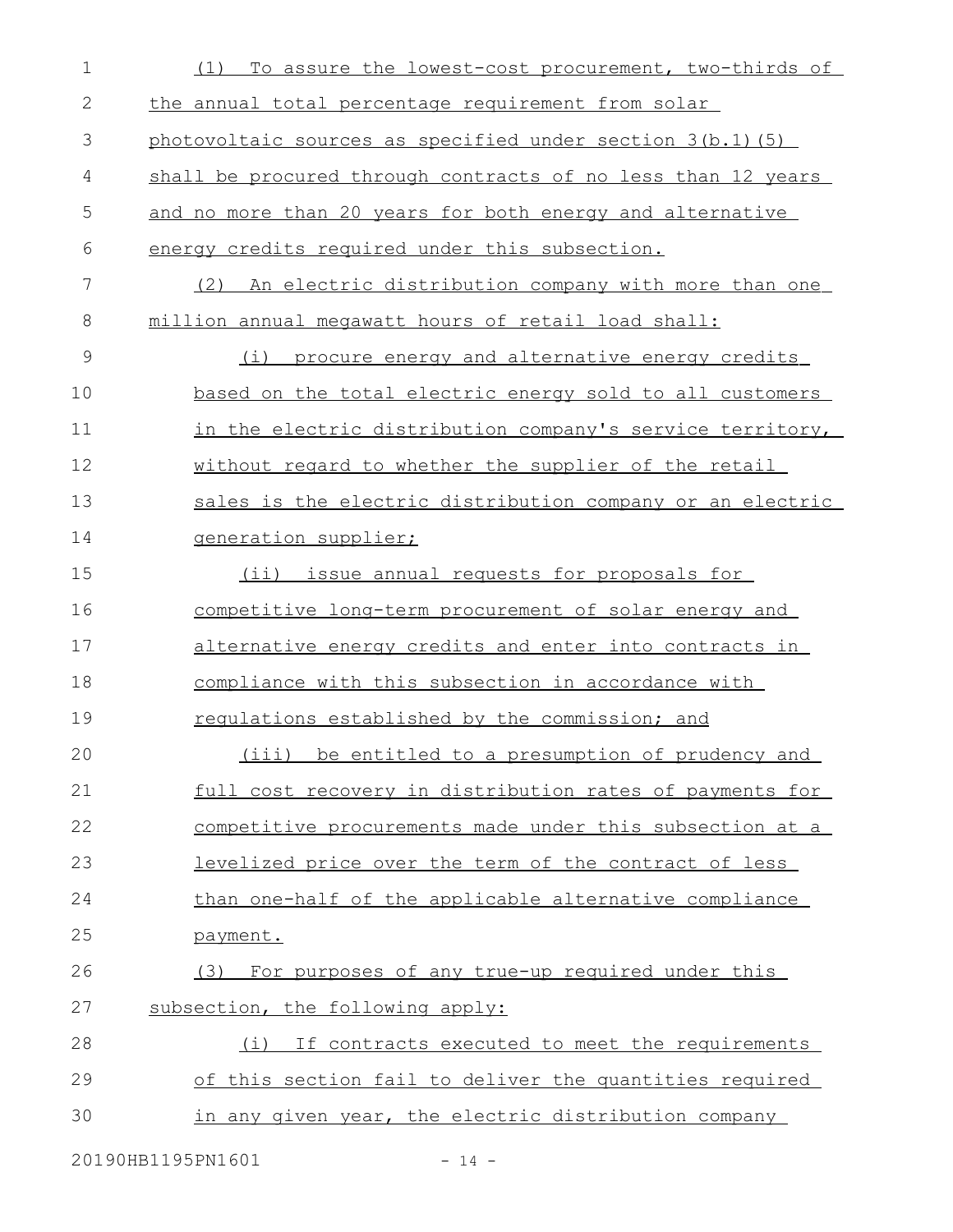shall procure alternative energy credits during the true-1

up period established under section 3(e)(5).

 (ii) Electric generation suppliers in the territory of the electric distribution company shall not have an obligation to purchase alternative energy credits for the share of the requirements under this section and shall not be responsible for true-up or the payment of any penalty for failure to comply with this section. (4) No later than December 1, 2020, the commission shall establish regulations to implement the requirements under this subsection and provide for the issuance and execution of the first competitive procurement contracts for the supply of alternative energy credits beginning with the reporting year commencing on June 1, 2021. The regulations shall address, but not be limited to, all of the following: (i) Competitive contract procurement. (ii) Alternative energy credit retirement. (iii) Guidance on the prudency of proposed purchases, including a presumption of prudence if the annualized cost of alternative energy credits is less than one-half of the applicable alternative compliance payment. (iv) Competitiveness review using standard industry practices to ensure that each solicitation is competitive and providing for the prompt re-issuance of a solicitation deemed to be uncompetitive. (v) Cost recovery for electric distribution companies for prudent and competitive contracts. (vi) Alternative energy credit true-up of procurement shortfalls in subsequent year contract 3 4 5 6 7 8 9 10 11 12 13 14 15 16 17 18 19 20 21 22 23 24 25 26 27 28 29 30

2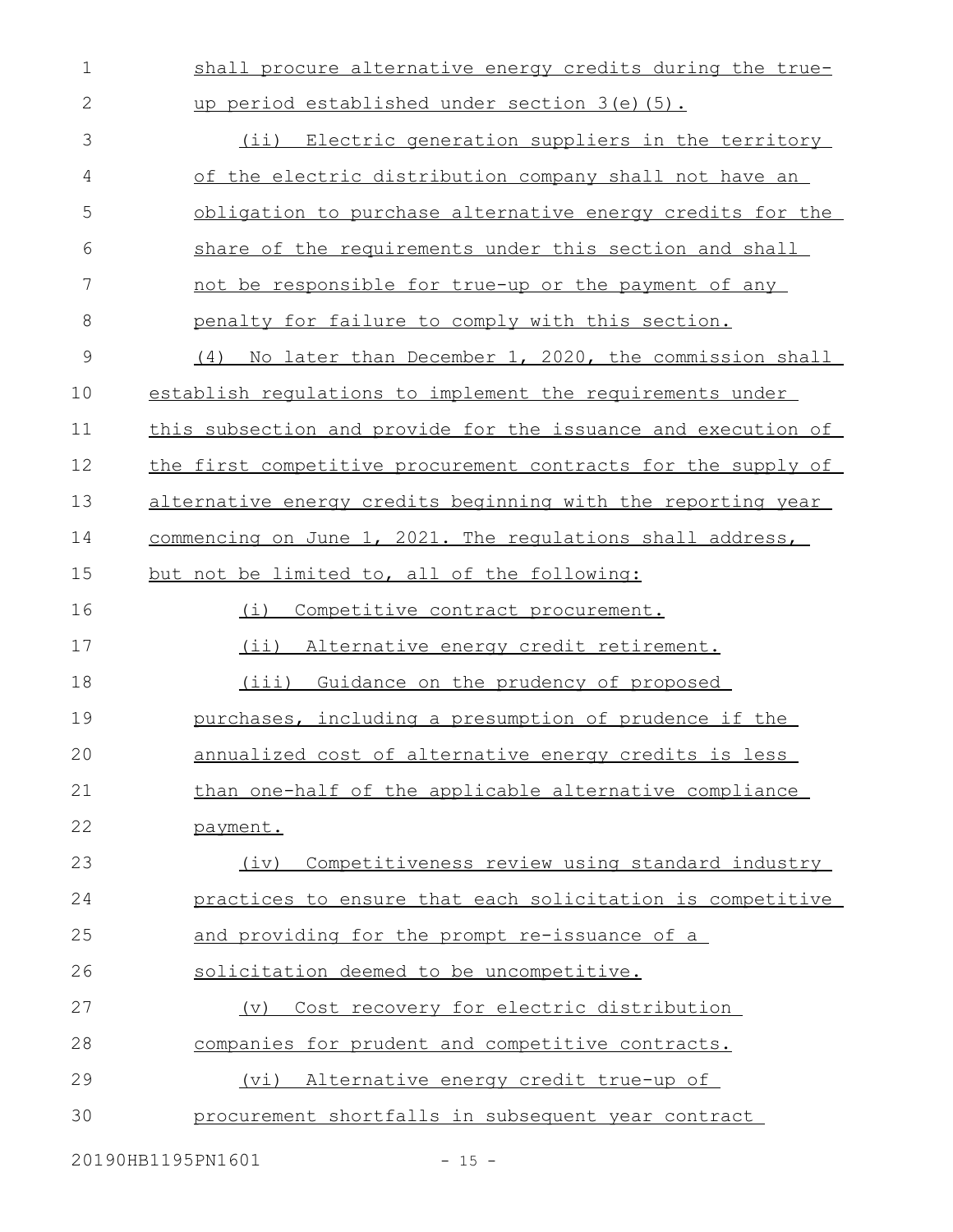| $\mathbf 1$  | procurements.                                                    |
|--------------|------------------------------------------------------------------|
| $\mathbf{2}$ | (b) Low-cost procurement for nonsolar Tier I resources.--        |
| 3            | (1) No later than December 1, 2020, the commission shall         |
| 4            | establish regulations providing for competitive procurement      |
| 5            | of at least one-sixth of the nonsolar Tier I alternative         |
| 6            | energy required under section $3(b.1)$ (1) under contracts with  |
| 7            | a term of no less than 10 years and no more than 15 years        |
| 8            | beginning with the reporting year commencing on June 1, 2021.    |
| 9            | The competitive procurements under this subsection shall         |
| 10           | result in contracts for both energy and alternative energy       |
| 11           | credits for nonsolar Tier I alternative energy resources for     |
| 12           | the purpose of satisfying the requirements under section         |
| 13           | $(3)$ (b.1) (1). The requirements under this paragraph shall not |
| 14           | apply to the solar photovoltaic share requirements under         |
| 15           | section 3(b.1)(2) or (5).                                        |
| 16           | In establishing regulations under paragraph (1), the<br>(2)      |
| 17           | commission shall collaborate with stakeholders, including,       |
| 18           | but not limited to, the department, energy generation            |
| 19           | suppliers, renewable energy developers and electric              |
| 20           | distribution companies, and determine the benefit to electric    |
| 21           | customers in this Commonwealth based on the following            |
| 22           | factors:                                                         |
| 23           | The savings to electric customers resulting from<br>(i)          |
| 24           | the procurement of alternative energy credits under this         |
| 25           | section.                                                         |
| 26           | The preference for new generation resources<br>$(i$ i)           |
| 27           | with reduced emissions as determined by the department.          |
| 28           | (iii)<br>The parties to the contracts.                           |
| 29           | The design of the competitive procurement<br>(iv)                |
| 30           | process.                                                         |

20190HB1195PN1601 - 16 -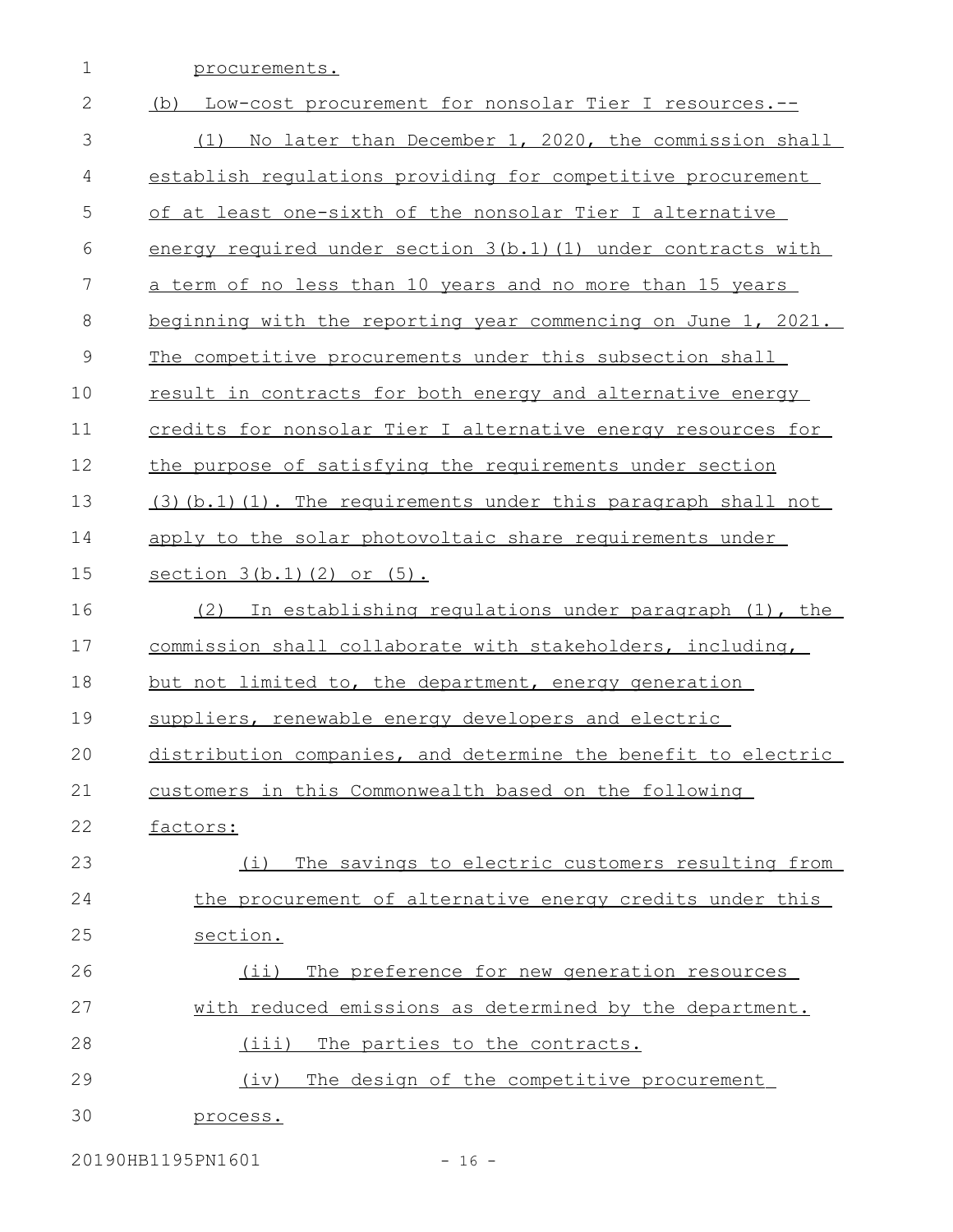| $\mathbf 1$ | The terms to be included in the contracts based<br>(v)           |
|-------------|------------------------------------------------------------------|
| 2           | on commercial reasonableness for the parties to the              |
| 3           | contracts.                                                       |
| 4           | Section 3.3. Renewable energy storage report.                    |
| 5           | (a) Report.--No later than one year after the effective date     |
| 6           | of this section, the commission, in consultation with the PJM    |
| 7           | Interconnection, L.L.C. transmission organization (PJM) or its   |
| 8           | successor and stakeholders, including, but not limited to,       |
| 9           | third-party electric generation suppliers and electric           |
| 10          | utilities, shall conduct a renewable energy storage analysis and |
| 11          | submit a report to the Governor and General Assembly concerning  |
| 12          | renewable energy storage needs and opportunities and costs and   |
| 13          | benefits in this Commonwealth.                                   |
| 14          | Contract.--The commission shall contract with an<br>(b)          |
| 15          | independent consultant selected through a competitive request    |
| 16          | for proposal process to produce the report under this section.   |
| 17          | (c) Report.--At a minimum, the commission shall compile the      |
| 18          | report in the following manner:                                  |
| 19          | Use 2,000 megawatt hours of renewable energy storage<br>(1)      |
| 20          | as a benchmark target goal.                                      |
| 21          | Identify and measure the potential costs and<br>(2)              |
| 22          | benefits of deployment based on all of the following factors:    |
| 23          | Deferred investments in generation, transmission<br>(i)          |
| 24          | and distribution facilities.                                     |
| 25          | (ii) Reduced ancillary services costs.                           |
| 26          | (iii) Reduced transmission and distribution                      |
| 27          | congestion.                                                      |
| 28          | (iv) Reduced peak power costs and capacity costs.                |
| 29          | Reduced costs for emergency power supplies<br>(v)                |
| 30          | during outages.                                                  |
|             |                                                                  |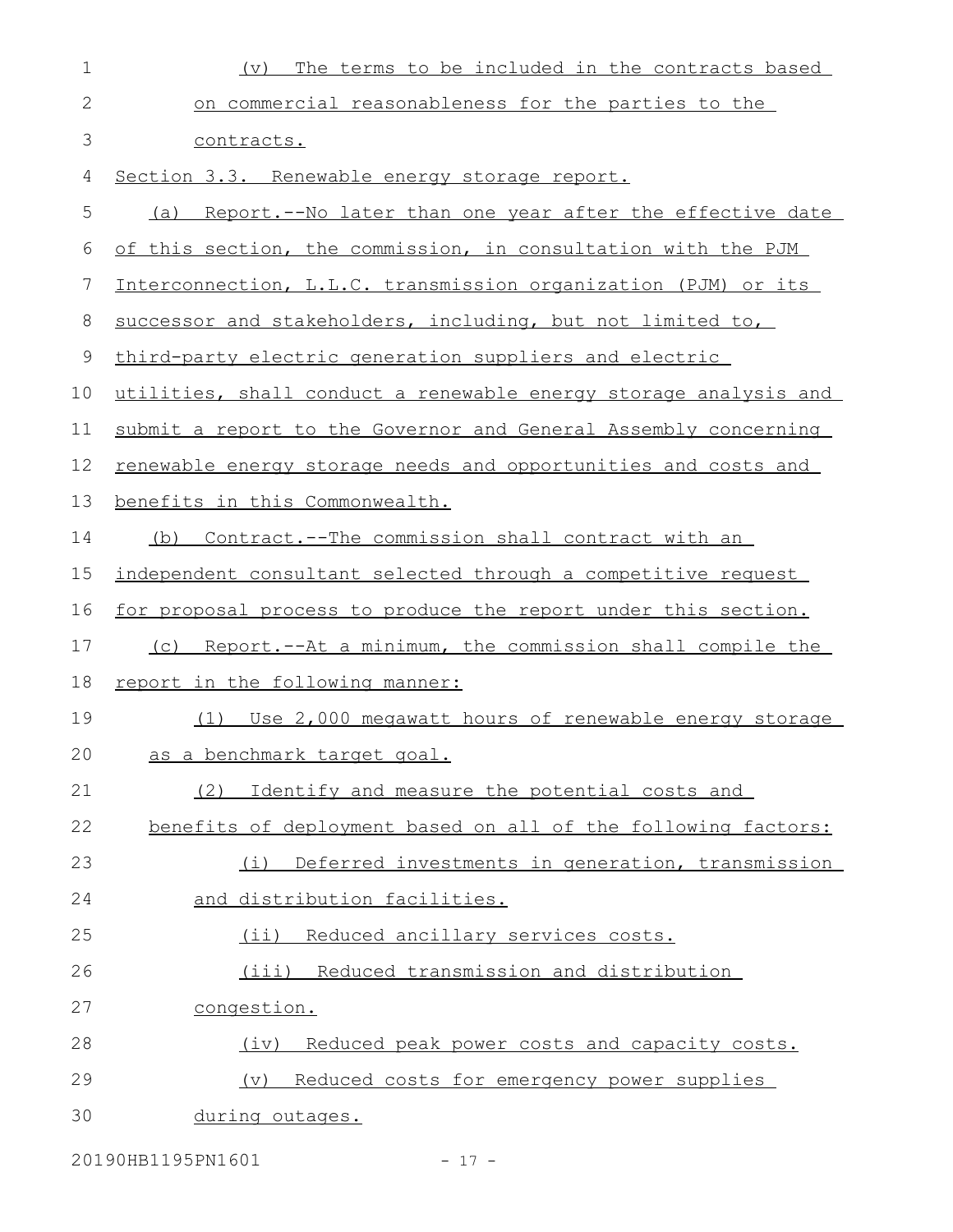| $\mathbf 1$   | (vi)<br>Curtailment of nonrenewable energy generators         |
|---------------|---------------------------------------------------------------|
| $\mathbf{2}$  | to meet peak demand.                                          |
| 3             | Reduced greenhouse gas emissions.<br>(vii)                    |
| 4             | (3) Analyze and estimate all of the following:                |
| 5             | (i)<br>The ability to integrate renewable energy              |
| 6             | resources with energy storage systems.                        |
| 7             | $(i$ i)<br>The benefits of coupling the storage to meet       |
| 8             | peak demand.                                                  |
| $\mathcal{G}$ | The impact of renewable energy storage on grid<br>(iii)       |
| 10            | reliability and power quality.                                |
| 11            | The impact on retail electric rates over the<br>(iv)          |
| 12            | useful life of a renewable energy storage system compared     |
| 13            | to the same services using other facilities or resources.     |
| 14            | Consider whether the implementation of renewable<br>(4)       |
| 15            | electric energy storage systems would promote the use of      |
| 16            | electric vehicles in this Commonwealth and the potential      |
| 17            | impact on renewable energy production in this Commonwealth.   |
| 18            | (5)<br>Analyze the types of renewable energy storage          |
| 19            | technologies currently being implemented in this Commonwealth |
| 20            | and other states.                                             |
| 21            | Consider the benefits and costs to retail electric<br>(6)     |
| 22            | customers in this Commonwealth, political subdivisions and    |
| 23            | electric public utilities associated with the development and |
| 24            | implementation of additional renewable energy storage         |
| 25            | technologies.                                                 |
| 26            | Determine the optimal amount of renewable energy<br>(7)       |
| 27            | storage that should be added in this Commonwealth during the  |
| 28            | next five years to provide the maximum benefit to retail      |
| 29            | electric customers in this Commonwealth.                      |
| 30            | Determine the optimum points of entry into the<br>(8)         |

20190HB1195PN1601 - 18 -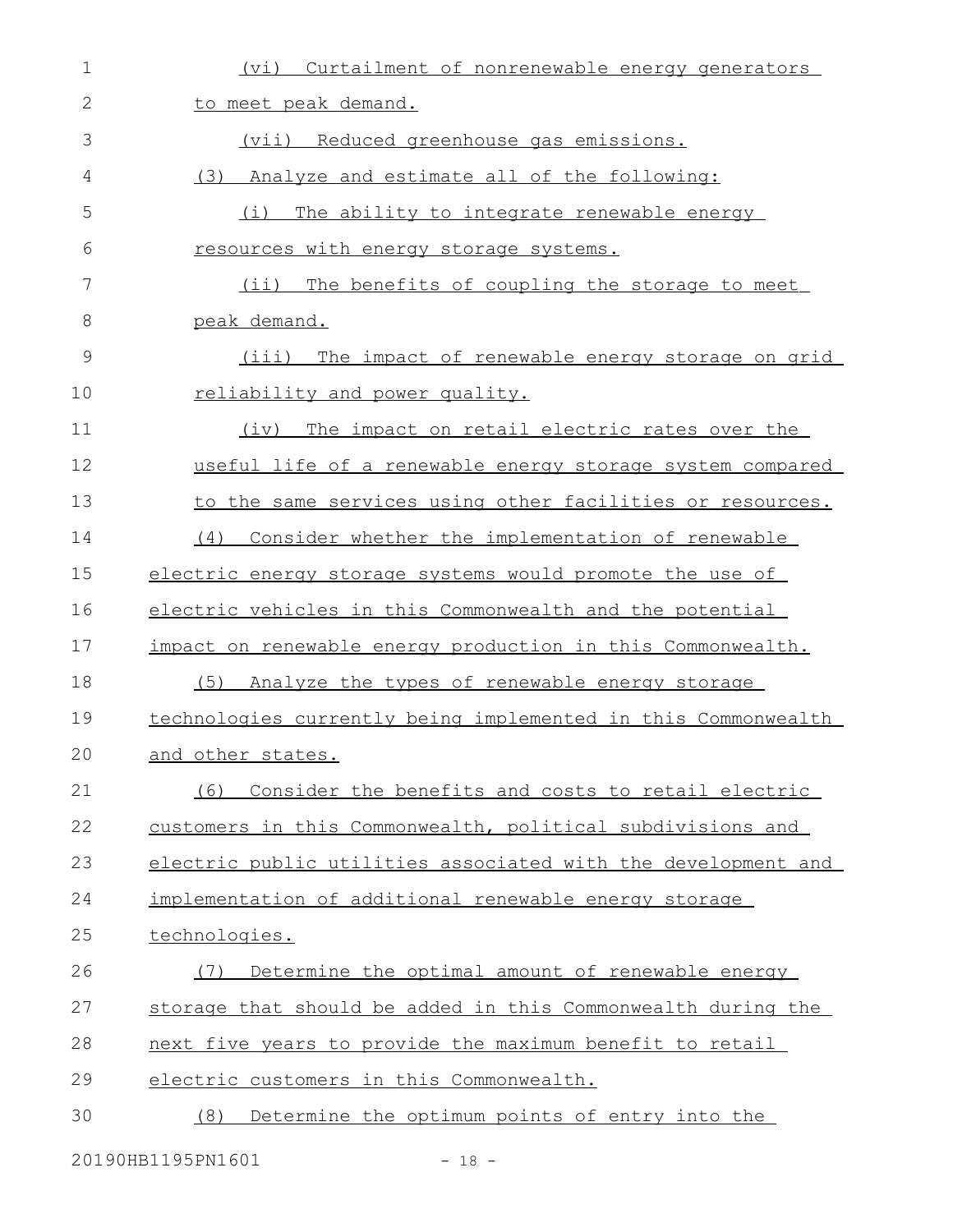| $\mathbf 1$ | electric distribution system for distributed energy              |
|-------------|------------------------------------------------------------------|
| 2           | resources.                                                       |
| 3           | Calculate the cost to retail electric customers in<br>(9)        |
| 4           | this Commonwealth of adding the optimal amount of renewable      |
| 5           | energy storage.                                                  |
| 6           | Section 3.4. Energy storage deployment targets.                  |
| 7           | Determination.--No later than 90 days after completion<br>(a)    |
| 8           | of the report under section 3.3, the commission shall determine  |
| 9           | appropriate energy storage deployment targets that each electric |
| 10          | distribution company needs to achieve by December 31, 2025,      |
| 11          | including any interim targets. In making the determination, the  |
| 12          | commission shall consider all of the following:                  |
| 13          | The contents of the report under section 3.3.<br>(1)             |
| 14          | (2)<br>Adopting specific subcategories of deployment by          |
| 15          | point of interconnection.                                        |
| 16          | (3) Adopting requirements or processes for all of the            |
| 17          | following:                                                       |
| 18          | The competitive deployment of energy storage<br>(i)              |
| 19          | services from third parties.                                     |
| 20          | The direct purchase of storage devices.<br>(i)                   |
| 21          | Appropriate accountability mechanisms, including<br>(4)          |
| 22          | reporting requirements, for investor-owned electric utilities    |
| 23          | to procure energy storage in sufficient quantities to meet       |
| 24          | the targets established by the commission.                       |
| 25          | (5) If advised by the report under section 3.3, creating         |
| 26          | a renewable peak standard that would set targets for meeting     |
| 27          | peak demand with renewable energy co-located with storage,       |
| 28          | including all of the following:                                  |
| 29          | Demand response technology or energy storage<br>(i)              |
| 30          | that is paired solely with a Tier I alternative energy           |
|             |                                                                  |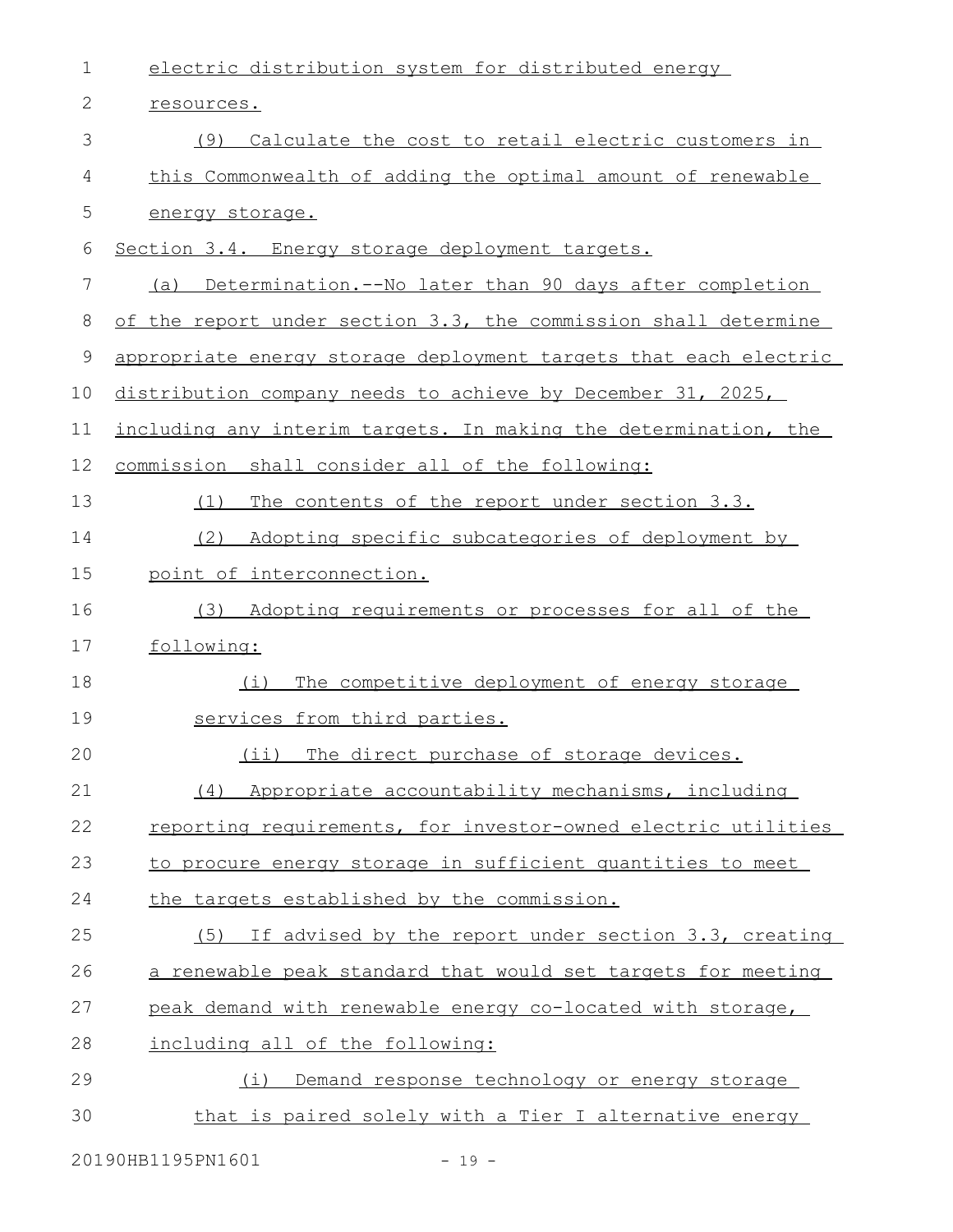| $\mathbf 1$  | source that generates, dispatches or discharges energy to        |
|--------------|------------------------------------------------------------------|
| $\mathbf{2}$ | an electric distribution system during seasonal peak             |
| 3            | periods as determined by the commission or reduce load on        |
| 4            | the system.                                                      |
| 5            | $(i$ i)<br>Renewable energy storage systems that can be          |
| 6            | co-located with the Tier I alternative energy sources or         |
| 7            | paired virtually, as long as the storage facility is             |
| 8            | within the boundaries of the same electric distribution          |
| 9            | company's service territory and specifically located to          |
| 10           | reduce peak demand.                                              |
| 11           | Definitions.--As used in this section, the term<br>(b)           |
| 12           | <u>"procure" shall mean to acquire by ownership a renewable</u>  |
| 13           | energy storage system or a contractual right to use the energy   |
| 14           | from, or the capacity of, a renewable energy storage system.     |
| 15           | Section 3.5. Contracts for solar photovoltaic technologies by    |
|              |                                                                  |
| 16           | Commonwealth agencies.                                           |
| 17           | (a) Public works.--Except as provided under subsection (b),      |
| 18           | a Commonwealth agency shall require that a contract for the      |
| 19           | construction, reconstruction, alteration, repair, improvement or |
|              | 20 maintenance of public works contain a provision that, if any  |
| 21           | solar photovoltaic technologies to be used or supplied in the    |
| 22           | performance of the contract, only solar photovoltaic             |
| 23           | technologies manufactured in the United States shall be used or  |
| 24           | supplied in the performance of the contract or any subcontracts  |
| 25           | under the contract.                                              |
| 26           | Exception.--The requirement under subsection (a) shall<br>(b)    |
| 27           | not apply if the head of the Commonwealth agency, in writing,    |
| 28           | determines that the solar photovoltaic technologies are not      |
| 29           | manufactured in the United States in sufficient quantities to    |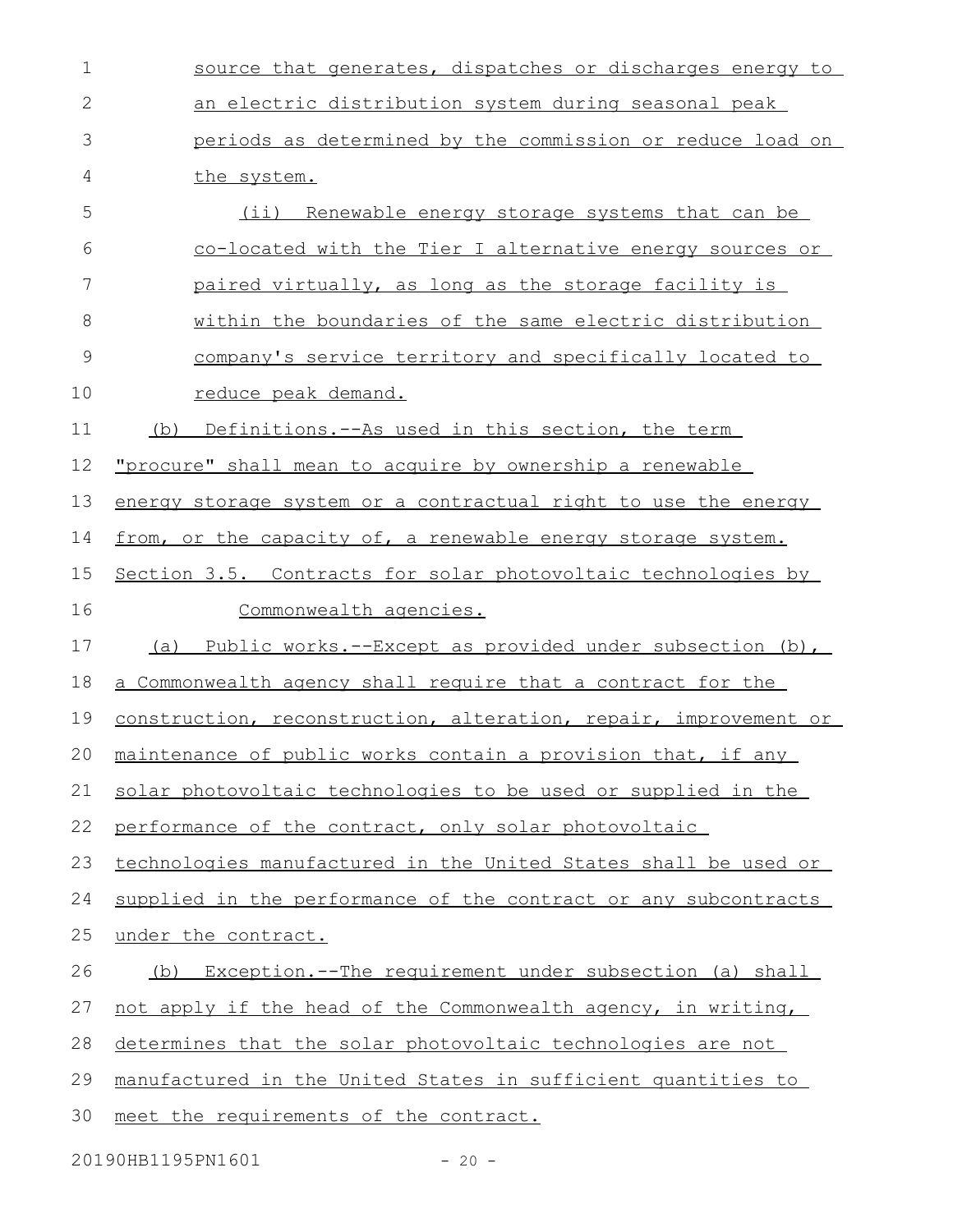(c) Definitions.--As used in this section, the term "public 1

work" shall have the same meaning given to it in section 2(5) of 2

the act of August 15, 1961 (P.L.987, No.442), known as the 3

Pennsylvania Prevailing Wage Act. 4

Section 4. Section 4 of the act is amended to read: Section 4. Portfolio requirements in other states. 5 6

If an electric distribution [supplier] company or electric generation [company] supplier provider sells electricity in any other state and is subject to [renewable] alternative energy portfolio requirements in that state, they shall list any such requirement and shall indicate how it satisfied those [renewable] alternative energy portfolio requirements. To prevent double-counting, the electric distribution [supplier] company or electric generation [company] supplier shall not satisfy Pennsylvania's alternative energy portfolio requirements using alternative energy used to satisfy another state's portfolio requirements or alternative energy credits already purchased by individuals, businesses or government bodies that do not have a compliance obligation under this act unless the individual, business or government body sells those credits to the electric distribution company or electric generation supplier. Energy derived from alternative energy sources inside the geographical boundaries of this Commonwealth shall be eligible to meet the compliance requirements under this act. Energy derived from alternative energy sources located outside the geographical boundaries of this Commonwealth but within the service territory of a regional transmission organization that manages the transmission system in any part of this Commonwealth shall only be eligible to meet the compliance requirements of electric distribution companies or electric generation suppliers 7 8 9 10 11 12 13 14 15 16 17 18 19 20 21 22 23 24 25 26 27 28 29 30

20190HB1195PN1601 - 21 -